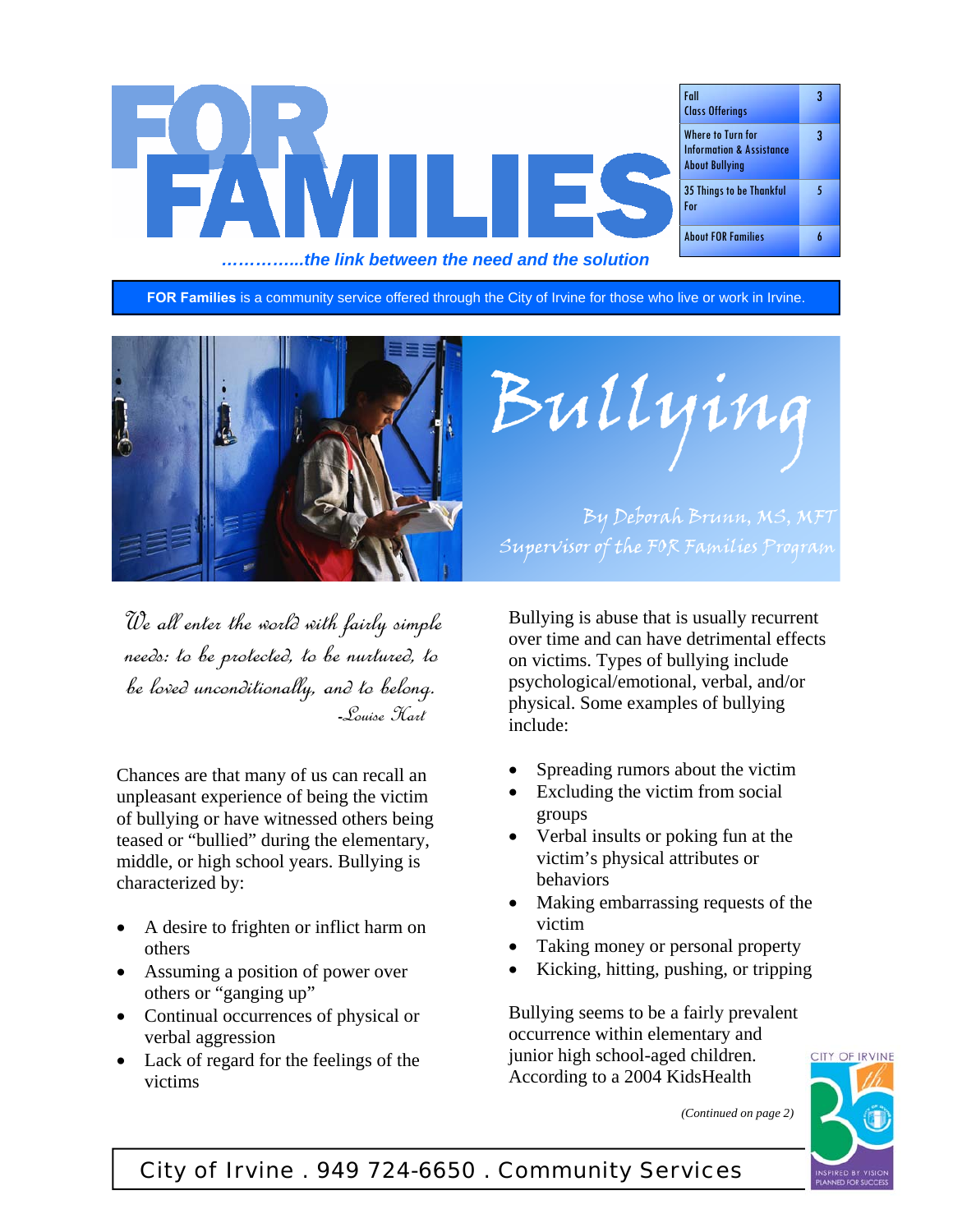KidsPoll, 86% of more than 1,200 boys and girls ages 9 to 13 who were polled said they have seen someone else being bullied, 48% said they've been bullied, and 42% admitted to bullying other kids at least once in a while (www.kidshealth.org, 2004). For parents and educators, it is vital to recognize the

seriousness of bullying and take constructive

action to reduce and/ or eliminate this damaging behavior.

## **Cyberbullying**

One of the newer trends emerging due to the advancement of the electronic age is cyberbullying. Sending meanhearted text messages or instant messages, using camera phones intended to manipulate, creating degrading websites,



or encouraging others to become involved in posting demeaning comments online are only some of the ways bullies are embarrassing and humiliating their victims. As a result, bullying no longer occurs simply at the schoolyard; kids are now being victimized in the privacy of their own homes.

## **What to watch for: Symptoms and signs that your child may be a victim of bullying:**

- Ambivalence or refusal to attend school; may pretend to be sick or make up other excuses
- Seems depressed, passive, or withdraws from family members
- Has difficulty sleeping or complains of fatigue
- Asks for extra lunch money
- Poor grades or loss of interest in school or activities
- *(Continued from page 1)*  May ask to carry a weapon for protection
	- Appears to have unexplained bruises, scratches, or other injuries
	- Frequent feelings of sadness or crying; exhibits stress
	- Recurrent complaints of stomach pain or headaches

If your child struggles with any of the above symptoms and signs, be sure to talk with your child, your child's teacher, the school principal, and also discuss these issues with his or her doctor as needed. Consider talking with your child's School Resource Officer or DARE Officer (*see page 3 for contact information*), take advantage of school counseling services, or visit a local mental health professional.

## **What parents can do:**

- Have an awareness of sudden changes in your child's behaviors
- Be sure to talk with your child about what is bothering him or her; refrain from reacting in anger or despair so your child does not feel he or she has let you down
- Provide active listening (good eye contact and posture facing your child) and be sure to validate your child's concerns; he or she likely feels embarrassed, afraid, and humiliated
- Encourage your child to tell you, their teacher, or a trusted adult about the bullying
- Educate children about use of the Internet: never to give out email or cell phone numbers freely
- Develop problem-solving strategies with your child which will help raise self-esteem and boost coping skills
- Teach your child that retaliation will only compound the bullying and make the situation worse; it draws more attention to fuel the bully's fire
- Educate yourself about your child's school anti-bullying policies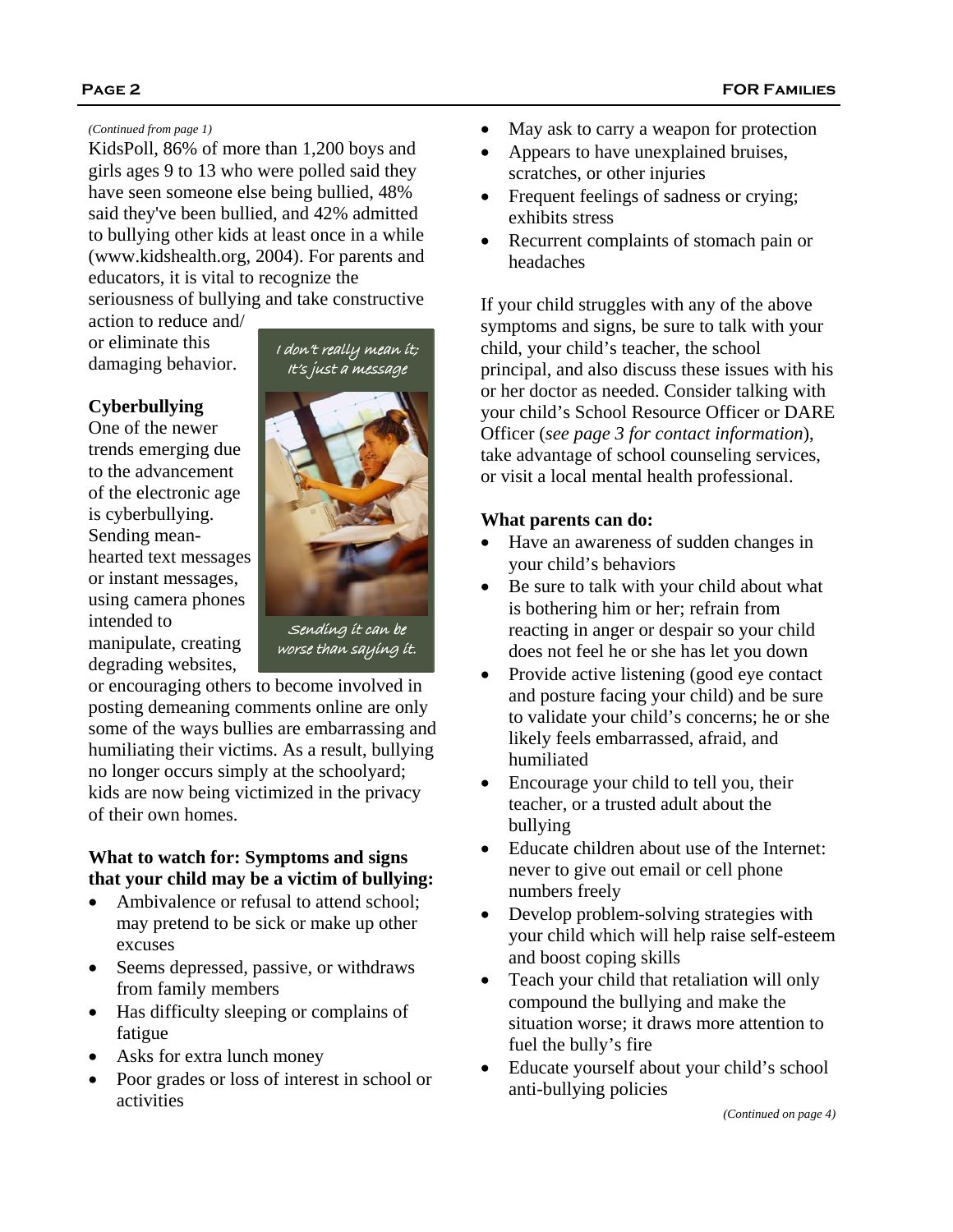# COMMUNITY SERVICES Fall Class Offerings

# **Parenting**

## **Navigating the Teenage Years**

Are you frustrated with increasing conflict and deteriorating communication with your teenager? Parents will learn a new approach to resolving problems, how feelings and interactions influence communication, and how to recognize pitfalls and workable alternatives.

Inst: Debra Solseng, MFT, RPT-S.

*Location: Turtle Rock Community Park #41467 W 7pm-8:30pm Nov 1-15 \$50* 

# **Parenting the Defiant Child**

Increase family harmony and build a better relationship with your child age 12 or younger. Come learn the causes of defiant behavior and techniques created to increase child's compliance. Inst: Debra Solseng, MFT, RPT-S.

*Location: Turtle Rock Community Park #41468 W 7pm-8:30pm Oct 4-18 \$50* 

# **Setting Limits**

Is getting the behavior you want from your kids a problem? Are you fluctuating between laying down the law one minute and being a doormat the next? Learn the tools and techniques necessary to get the behavior you want from your kids. Learn how to set and enforce clear and effective boundaries, how to apply appropriate consequences and how to deal with power struggles. Inst: Trecia Davis, MA.

*Location: Tustin Area Senior Center #40195 W 7pm-8:30pm Oct 18-25 \$40* 

> To register or to find information on additional classes offered through the City of Irvine go to:

**www.IrvineQuickReg.org**  Or call Program Registration (949) 724-6610

# **Redirecting Children's Behavior**

Having trouble with your kids aged 2-12? Feel frustrated and discouraged and want to be able to enjoy your children more? This powerful parenting course will improve your family life. Learn techniques for dealing with your children, recognize four types of misbehavior, discipline without punishment, set natural and logical consequences, and much more! \$35 materials fee due at class. Inst: Trecia Davis, MA, a mother of three. No class 11/22.

| <b>Location: Tustin Area Senior Center</b> |  |                                    |                                                   |       |
|--------------------------------------------|--|------------------------------------|---------------------------------------------------|-------|
|                                            |  | $\#40196$ W 7pm-9:30pm Nov 1-Dec 6 |                                                   | \$115 |
|                                            |  |                                    | $\#40197$ W 7pm-9:30pm Nov 1-Dec 6 (couple) \$190 |       |



**DARE—Elementary Schools**

**Sgt. Engen (949) 724-7023**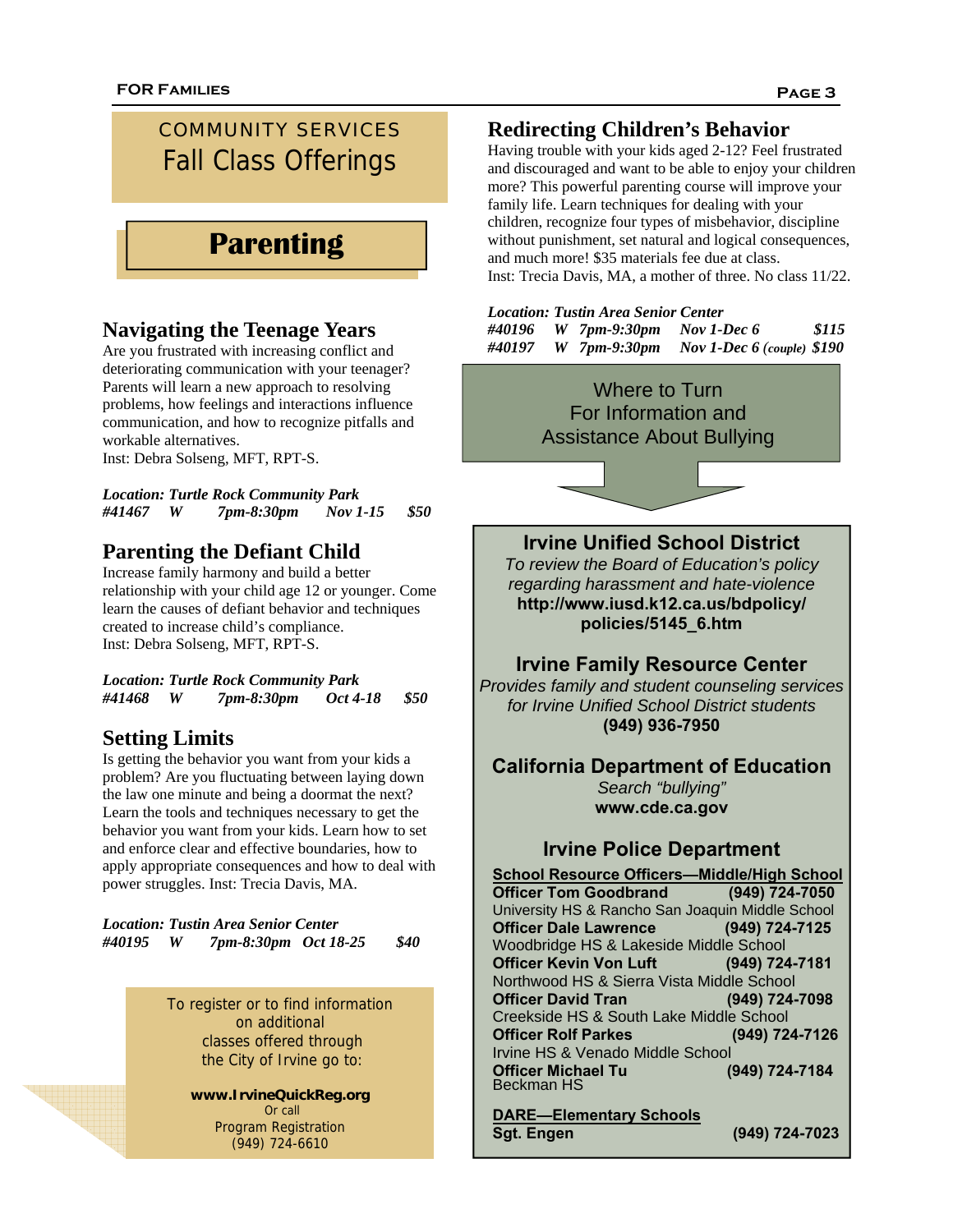### *(Continued from page 2)*

### **Why bully?**

The bully's primary goal is to feel power over another child and assume control. Bullies do not have insight in recognizing that their behavior is hurtful and crushing to the victim. Rather, bullies thrive off of their victim's emotional reactions.

Many bullies may be influenced by peer pressure, or may be coping with family problems and take out their aggression on other children.

### **What to do if your child is the bully or participates in bullying behavior:**

- Talk with your child about their behavior; explain that other children are being hurt and that the behavior will not be tolerated
- Discuss the consequences of their behavior but refrain from responding in anger
- Be aware and seek assistance to change negative communication patterns among family members in your home such as frequent arguing, yelling, or acts of physical aggression
- Keep in close contact with your child's school; discuss the behavior with the teacher and make every effort to resolve the problem
- Establish a pattern to regularly ask your child about their day in school



- Acknowledge your child with praise, support, and encouragement when he or she is treating others with gentleness and kindness
- Teach your child about appropriate behavior when interacting with others, discuss your expectations, and be a model of acceptable behavior
- Consider attending a community parenting class for additional suggestions

*To discuss bullying or other related concerns, please contact the FOR Families staff and make an appointment for a confidential consultation. Staff assist those who live or work in the City of Irvine and may be reached at: (949) 724-6650*

#### **References:**

KidsHealth KidsPoll (2004). Bullying and Your Child *http://www.kidshealth.org/parent/emotions/behavior/bullies.html*

#### *About the newsletter author:*

Deborah Brunn, FOR Families Program Specialist, graduated with her Bachelor of Arts Degree in Social Ecology from UC Irvine and with her Master of Science Degree in Counseling from Cal State Fullerton. She is a Licensed Marriage and Family Therapist experienced in counseling children, chronically mentally ill adults, and providing professional consultations to persons with dementia and their families. Deborah currently resides with her husband in Irvine and has been a resident since 1971. *Deborah may be contacted by phone* at (949) 724-6650 or via e-mail at dbrunn@cityofirvine.org.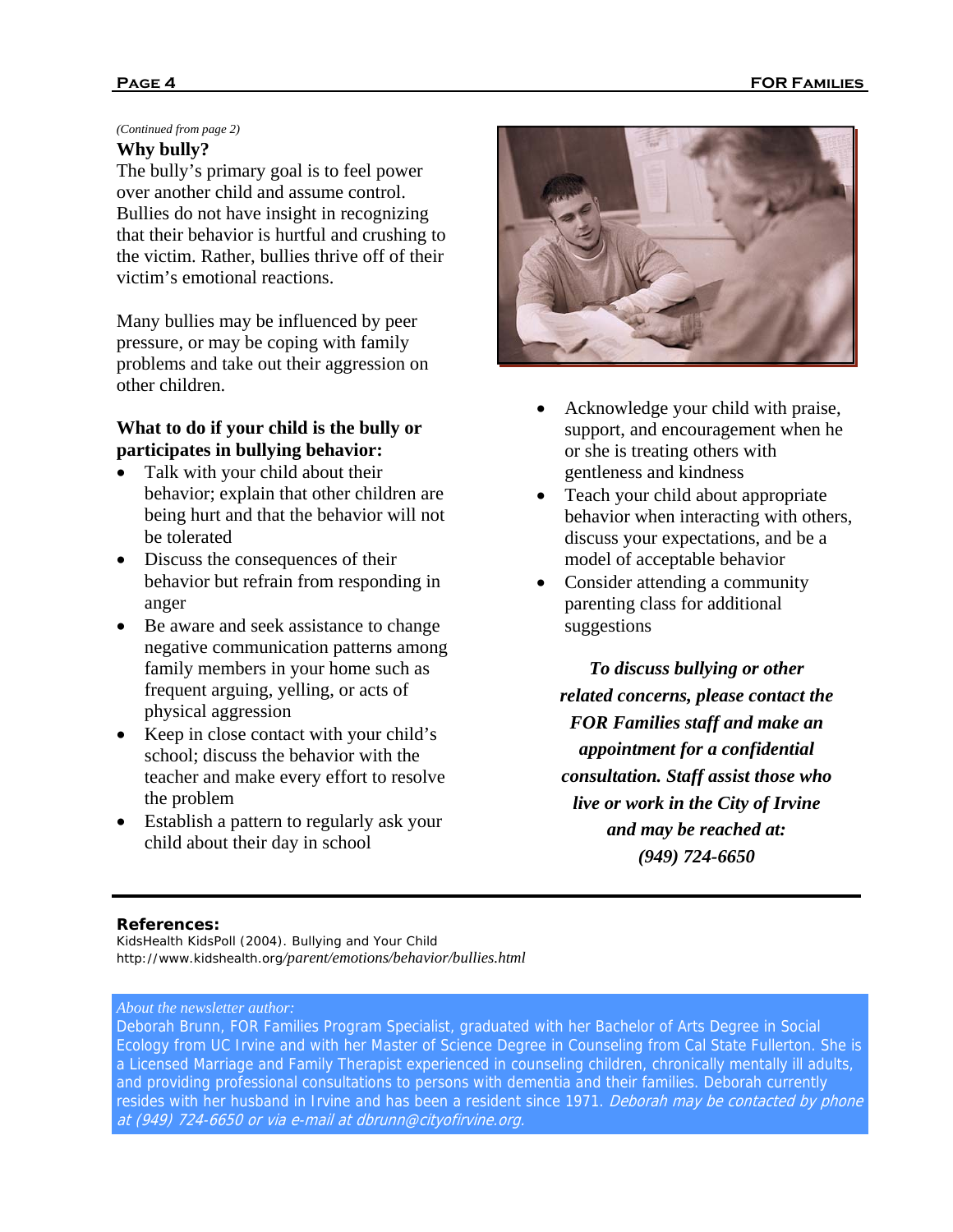# In celebrating the City of Irvine's Anniversary here are 35 things to be thankful for :

# **Nature**

Irvine's bike, walking, & hiking trails Scenic lakes Towering mountains Majestic live oak trees in Limestone Canyon The long shadows of winter Azure blue skies Cooling ocean breezes A great view of snowcapped mountains Flowers, flowers, and more flowers Drops of rain Autumn leaves Irvine's beautiful parks Home & Family The sweet innocence of children Grandparents who give great hugs Mom's warm apple pie Dad's knee to cry on Holiday festivities

# Animals

Puppies who love us Cats and kittens that think your lap is the best place to nap Birds whose songs uplift your spirit

# **People**

Our service men and women Loyal friends A good storyteller Dedicated doctors & nurses Supportive co-workers Family-friendly businesses **Experiences** Our freedom Great food Safe neighborhoods Health & wellness Diversity in our community The love of family Peace & serenity Enrichment of our lives through the arts A good night's sleep

*"Each of us faces the challenge to live our lives in such a way that others will be thankful for our contributions. We do this, not for the sake of receiving thanks, but rather for the sake of the goodness we bring into the world."*